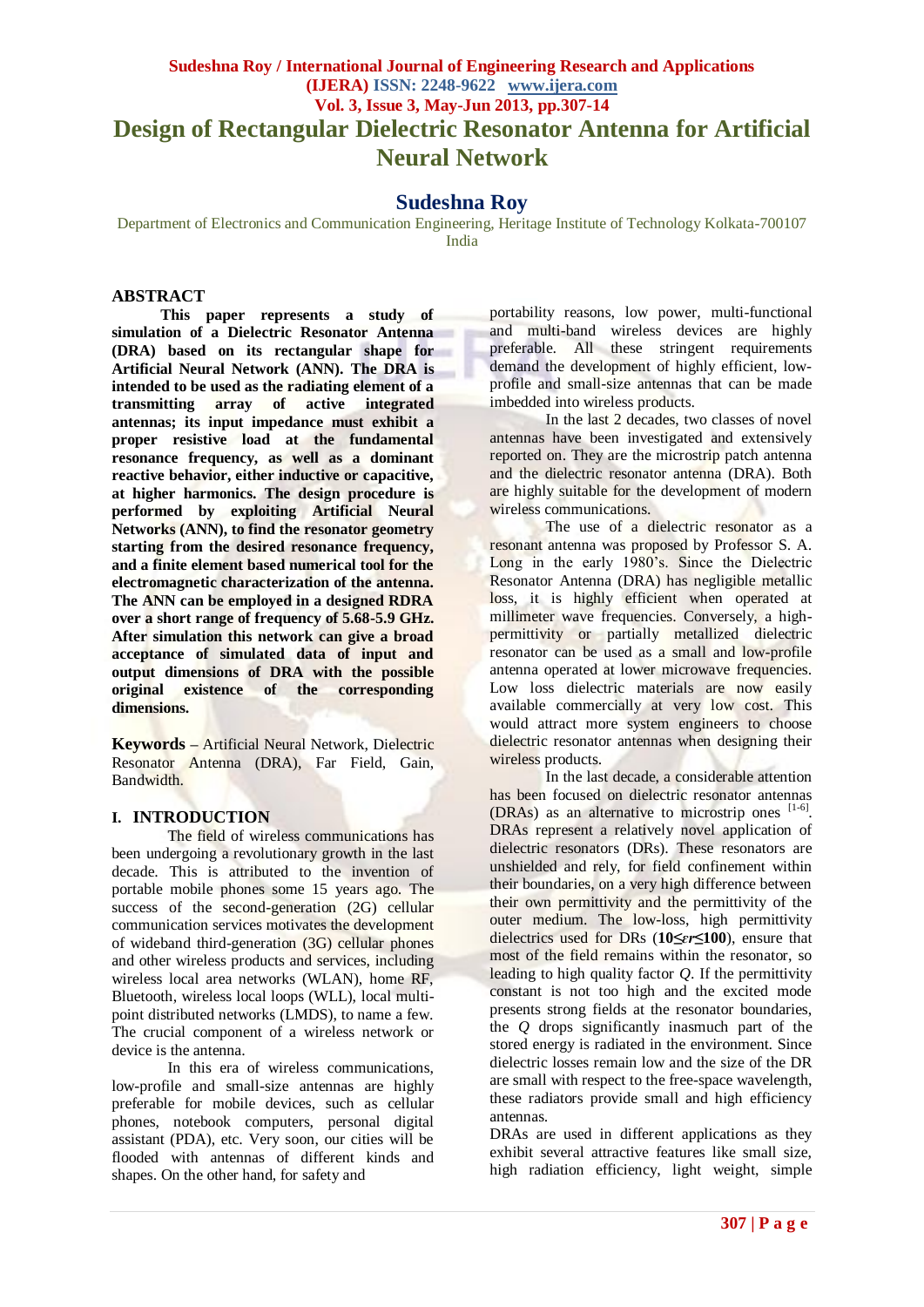structure, better performance when used in phased array configurations (since they can be packed more tightly)  $^{[7-10]}$ . Furthermore, consisting of 3D structures, DRAs show more degrees of freedom for their geometrical definition and shape [11].

The open literature presents various shapes for DRAs, such as cylindrical (CDRA), rectangular (RDRA), hemispherical (HDRA) and ring or annular DRA (ADRA). Many studies on DRAs have been devoted to radiation efficiency, radiated field characteristics and to enlarge the impedance bandwidth, but less attention has been given to their harmonic tuning and hence to their use in active integrated antennas (AIAs). Recently several contributions have been presented where harmonic tuning techniques have been proposed for Ku-band rectangular and cylindrical dielectric resonator antennas [12-14] .

The study has been carried out by exploiting artificial neural networks (ANNs), for the inversion of the formula relating the fundamental resonance frequency and the geometrical parameters of the resonator, and a finite elements based numerical tool (the commercial software HFSS), for the electromagnetic characterization of the antenna.

#### **II. DIELECTRIC RESONATOR ANTENNA (DRA**)

A Dielectric Resonator Antenna (DRA) is a radio antenna which is mostly used at [microwave](http://en.wikipedia.org/wiki/Microwave) frequencies and higher, that consists of a block of [ceramic](http://en.wikipedia.org/wiki/Ceramic) material of various shapes, the [dielectric](http://en.wikipedia.org/wiki/Dielectric_resonator)  [resonator,](http://en.wikipedia.org/wiki/Dielectric_resonator) mounted on a metal surface, a [ground](http://en.wikipedia.org/wiki/Ground_plane)  [plane.](http://en.wikipedia.org/wiki/Ground_plane) Radio waves are introduced into the inside of the resonator material from the [transmitter](http://en.wikipedia.org/wiki/Transmitter) circuit and bounce back and forth between the resonator walls, forming [standing waves.](http://en.wikipedia.org/wiki/Standing_waves) The walls of the resonator are partially transparent to radio waves, and radio power is radiated into space.<sup>[\[15\]](http://en.wikipedia.org/wiki/Dielectric_Resonator_Antenna#cite_note-Huang-0)</sup> An advantage of dielectric waveguide antennas is they lack metal parts, which become lossy at high frequencies, dissipating energy. So these antennas can have lower losses and be more efficient than metal antennas at high microwave and [millimeter](http://en.wikipedia.org/wiki/Millimeter_wave)  [wave](http://en.wikipedia.org/wiki/Millimeter_wave) frequencies. Dielectric waveguide antennas are used in some compact portable wireless devices, and military millimeter-wave radar equipment. The antenna was first proposed by Long, et al, in 1973.

Dielectric resonator antennas (DRA) offer the following attractive features:

 $\triangleright$  Generally the dimension of a DRA is of the

order of  $\sqrt{\epsilon_r}$ , where  $\lambda_0$  is denoted as the freespace wavelength and  $\epsilon_r$  is the dielectric [constant](http://en.wikipedia.org/wiki/Relative_static_permittivity) of the resonator material. Thus, by choosing a high value of  $(\epsilon_r \approx 10 - 100)$ , the DRA's size can be significantly reduced.

- $\triangleright$  No inherent conductor loss is present in the dielectric resonators, which leads to high radiation efficiency of the antenna. This kind of feature is especially becomes attractive for millimeter (mm)-wave antennas, where the loss can be high in the metal fabricated antennas.
	- $\triangleright$  DRAs also offer simple coupling schemes to nearly all kinds of transmission line which used at microwave and mm-wave frequencies. This makes them suitable for integration into different planar technologies. The coupling between the planar transmission line and a DRA can be easily controlled by varying the position of the DRA with respect to that line. So the DRA"s performance can be easily optimized experimentally.
	- $\triangleright$  A DRA's operating bandwidth can be varied over a wide range by suitably choosing resonator parameters.
	- > Each mode of a DRA has a unique internal and associated external field distribution. Therefore, different radiation characteristics can be obtained by exciting different modes of a DRA.



Fig.1 Radiation pattern of the DRA above the finite size ground plane (ref. IEEE)

The use of a dielectric resonator as a resonant antenna was firstly proposed in 1983. Due to the absence of metallic loss, the dielectric resonator antenna (DRA) is highly efficient when it is operated at millimeter (mm) wave frequencies. Also with the use of high dielectric constant material, the DRA can be used as a small and low profile antenna when operated at low microwave frequencies. Low cost dielectric materials are now easily available commercially: encouraging more antenna engineers to design communication systems with DRAs. Some reasons for using the DRA are its inherent merit of having no metallic loss, small physical size, easily tunable, and the large degree of design freedom in choosing the parameters. The characteristics of the major low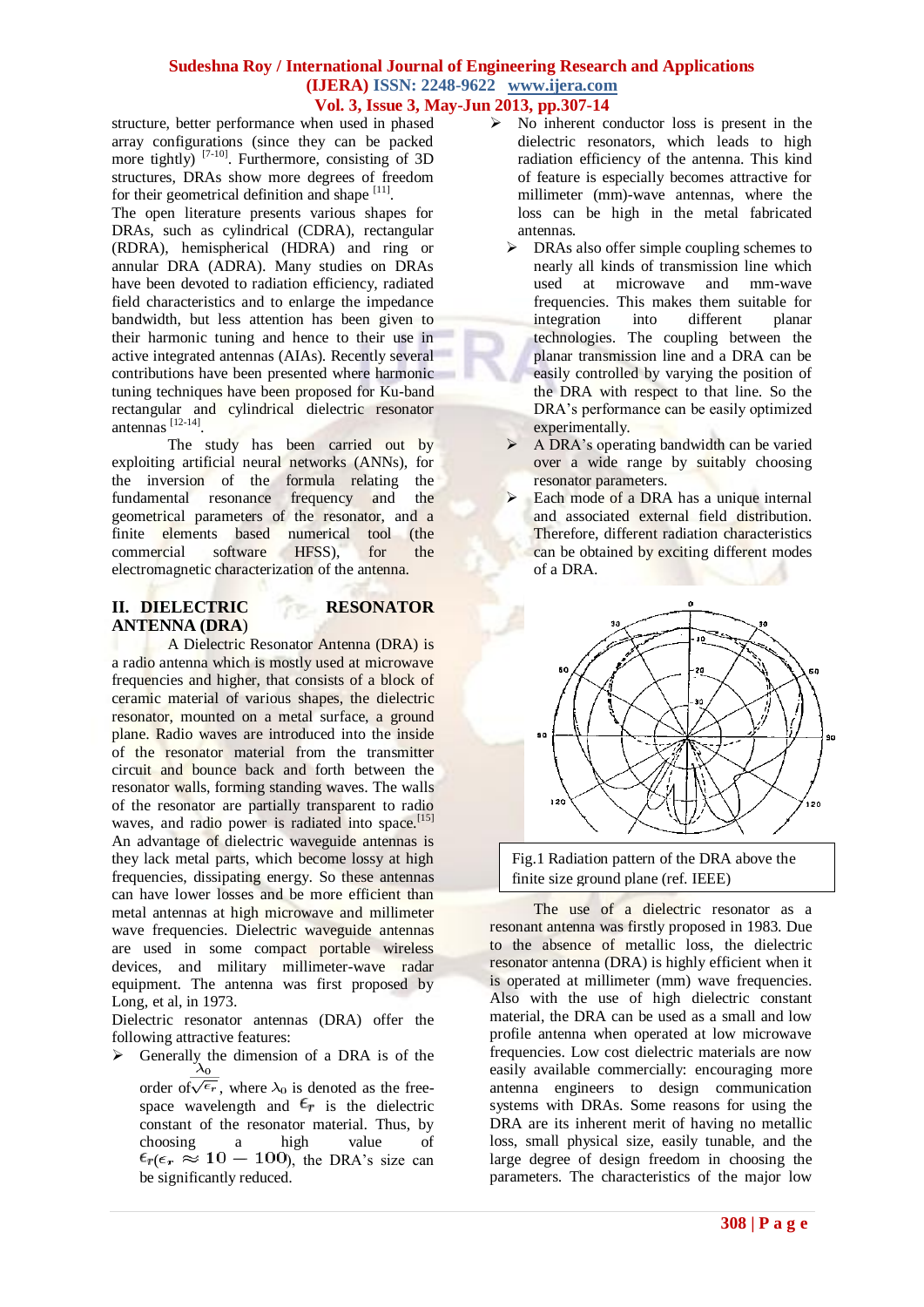order modes can be adequately approximated by keeping the low order terms of the multi-pole expansion for the field distribution. The radiation pattern of the DRA would ultimately depend on the field distribution inside the DRA.

#### **III. ARTIFICIAL NEURAL NETWORK (ANN)**

Artificial Neural Networks (ANNs) are nonlinear mapping structures based on the function of human brain. They are powerful tools for modeling, especially when the underlying data relationship is unknown. ANNs can identify and learn correlated patterns between input data sets and corresponding target values. After training, ANNs can be used to predict the outcome of new independent input data. ANNs imitate the learning process of the human brain and can process problems involving non-linear and complex data even if the data are imprecise and noisy. Thus they are ideally suited for the modeling of some data which are known to be complex and often nonlinear. ANNs has great capacity in predictive modeling i.e., all the characters describing the unknown situation can be presented to the trained ANNs.

An ANN is a computational structure that is inspired by observed process in natural networks of biological neurons in the brain. It consists of simple computational units called neurons, which are highly interconnected. ANNs have become the focus of much attention, largely because of their wide range of applicability and the ease with which they can treat complicated problems. ANNs are parallel computational models comprised of densely interconnected adaptive processing units. These networks are fine-grained parallel implementations of non-linear static or dynamic systems. A very important feature of these networks is their adaptive nature, where "learning by example" replaces "programming" in solving problems. This feature makes such computation models very appealing in application domains where one has little or incomplete understanding of the problem to be solved but where training data is readily available. Work on artificial neural networks has been motivated right from its inception by the recognition that the human brain computes in an entirely different way from the conventional digital computer. The brain is a highly *complex, nonlinear and parallel computer*  (information-processing system). It has the capability to organize its structural constituents, known as *neurons,* so as to perform certain computations (e.g., pattern recognition, perception, and motor control) many times faster than the fastest digital computer in existence today. Consider, for example, human *vision,* which is an information processing task  $[16-19]$ . It is the function of the visual system to provide a *representation* of

the environment around us and, more important, to supply the information we need to *interact* with the environment. To be specific, the brain routinely accomplishes perceptual recognition tasks (e.g., recognizing a familiar face embedded in an unfamiliar scene) in approximately 100-200 ms, whereas tasks of much lesser complexity may take days on a conventional computer. The following definition of a neural network can be offered for an adaptive machine:

*A neural network is a massively parallel distributed processor made up of simple processing units, which has a natural propensity for storing experiential knowledge and making it available for use. It resembles the brain in two respects:*

- *Knowledge is acquired by the network from its environment through a learning process.*
- *Interneuron connection strengths, known as synaptic weights, are used to store the acquired knowledge.*

The procedure used to perform the learning process is called a *learning algorithm,* the function of which is to modify the synaptic weights of the network in an orderly fashion to attain a desired design objective.

The modification of synaptic weights provides the traditional method for the design of neural networks. Such an approach is the closest to linear adaptive filter theory, which is already well established and successfully applied in many diverse fields [20-22].

#### **IV. BENEFITS OF NEURAL NETWORKS**

It is apparent that a neural network derives its computing power through, first, its massively parallel distributed structure and, second, its ability to learn and therefore generalize.

The use of neural networks offers the following useful properties and capabilities:

#### **1.** *Nonlinearity.*

An artificial neuron can be linear or nonlinear. A neural network, made up of an interconnection of nonlinear neurons, is itself nonlinear. Moreover, the nonlinearity is of a special kind in the sense that it is *distributed* throughout the network. Nonlinearity is a highly important property, particularly if the underlying physical mechanism responsible for generation of the input signal (e.g., speech signal) is inherently nonlinear.

#### **2.** *Input-Output Mapping.*

A popular paradigm of learning called *learning with a teacher or supervised learning* involves modification of the synaptic weights of a neural network by applying a set of labelled *training samples* or *task examples.* Each example consists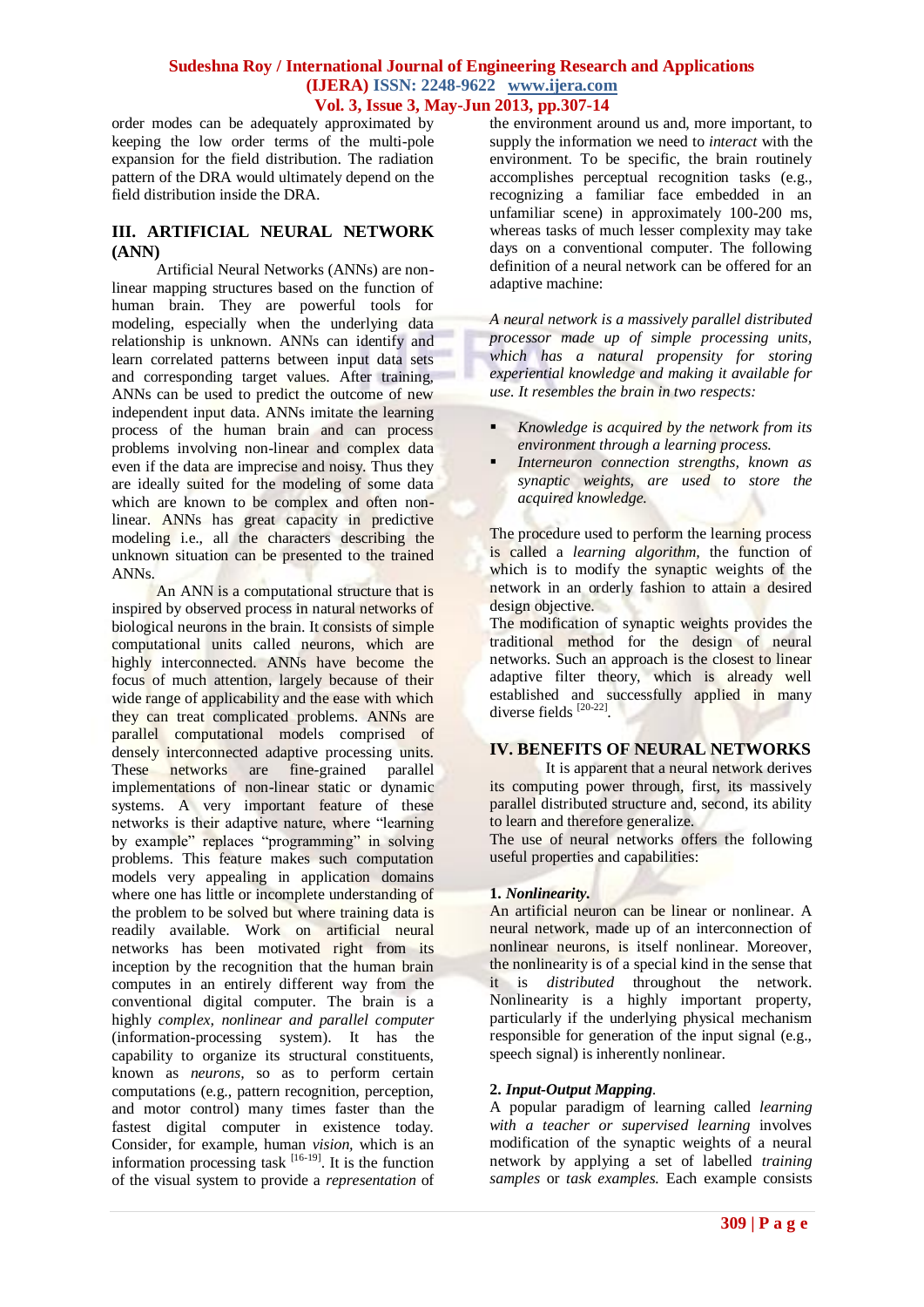of a unique *input signal* and a corresponding *desired response.* The network is presented with an example picked at random from the set and the synaptic weights (free parameters) of the network are modified to minimize the difference between the desired response and the actual response of the network produced by the input signal in accordance with an appropriate statistical criterion. In a nonparametric approach to this problem, the requirement is to "estimate" arbitrary decision boundaries in the input signal space for the patternclassification task using a set of examples, and to do so *without* invoking a probabilistic distribution model. A similar point of view is implicit in the supervised learning paradigm, which suggests a close analogy between the input-output mapping performed by a neural network and nonparametric statistical inference<sup>[23]</sup>.

#### **3.** *Evidential Response.*

In the context of pattern classification, a neural network can be designed to provide information not only about which particular pattern to *select,* but also about the *confidence* in the decision made. This latter information may be used to reject ambiguous patterns, should they arise and thereby improve the classification performance of the network.

#### **4.** *Contextual Information.*

Knowledge is represented by the very structure and activation state of a neural network. Every neuron in the network is potentially affected by the global activity of all other neurons in the network. Consequently, contextual information is dealt with naturally by a neural network.

#### **5.** *Fault Tolerance.*

A neural network, implemented in hardware form, has the potential to be inherently *fault tolerant,* or capable of robust computation, in the sense that its performance degrades gracefully under adverse operating conditions. In order to be assured that the neural network is in fact fault tolerant, it may be necessary to take corrective measures in designing the algorithm used to train the network <sup>[25]</sup>.

#### **6.** *VLSI Implementability.*

The massively parallel nature of a neural network makes it potentially fast for the computation of certain tasks. This same feature makes a neural network well suited for implementation using Very-Large-Scale-Integration (VLSI) technology. One particular beneficial virtue of VLSI is that it provides a means of capturing truly complex behavior in a highly hierarchical fashion [26].

Basically, neural networks enjoy universality as information processors. We say this in the sense that the same notation is used in all domains involving the application of neural networks. This feature manifests itself in different ways:

- Neurons, in one form or another, represent an ingredient *common* to all neural networks.
- This commonality makes it possible to *share*  theories and learning algorithms in different applications of neural networks.
- Modular networks can be built through a *seamless integration of modules.*

#### **8.** *Neurobiological Analogy.*

The design of a neural network is motivated by analogy with the brain, which is a living proof that fault tolerant parallel processing is not only physically possible but also fast and powerful. Neurobiologists look to (artificial) neural networks as a research tool for the interpretation of neurobiological phenomena. On the other hand, engineers look to neurobiology for new ideas to solve problems more complex than those based on conventional hard-wired design techniques<sup>[27-31]</sup>.

### **V. LITERATURE REVIEW**

A first wave of interest in neural networks (also known as 'connectionist models' or 'parallel distributed processing') emerged after the introduction of simplified neurons by McCulloch and Pitts in 1943 (McCulloch & Pitts, 1943).They proposed a model of "computing elements" called Mc-Culloch-Pitts neurons, which performs weighted sum of the inputs to these elements followed by a threshold logic operation. Combinations of these computing elements were used to realize several logical computations. The main drawback of this model of computation is that the weights are fixed and hence the models could not learn from examples which are the main characteristic of the ANN technique which later evolved.

Hebb (1949), proposed a learning scheme for adjusting a connection weight based on pre and post synaptic values of the variables. Hebb's law became a fundamental learning rule in neuronnetwork literature. Rosenblatt (1958), proposed the perceptron models, which has weight adjustable by the perceptron learning law. Widrows and Hoff (1960) and his group proposed an ADALINE (Adaptive Linear Element) model for computing elements and LMS (Least Mean Square) learning algorithm to adjust the weights of an ADALINE model.

When Minsky and Papert published their book Perceptrons in 1969 (Minsky & Papert, 1969) in which they showed the deficiencies of perceptron models, most neural network funding was redirected and researchers left the field. Only a few researchers continued their efforts, most notably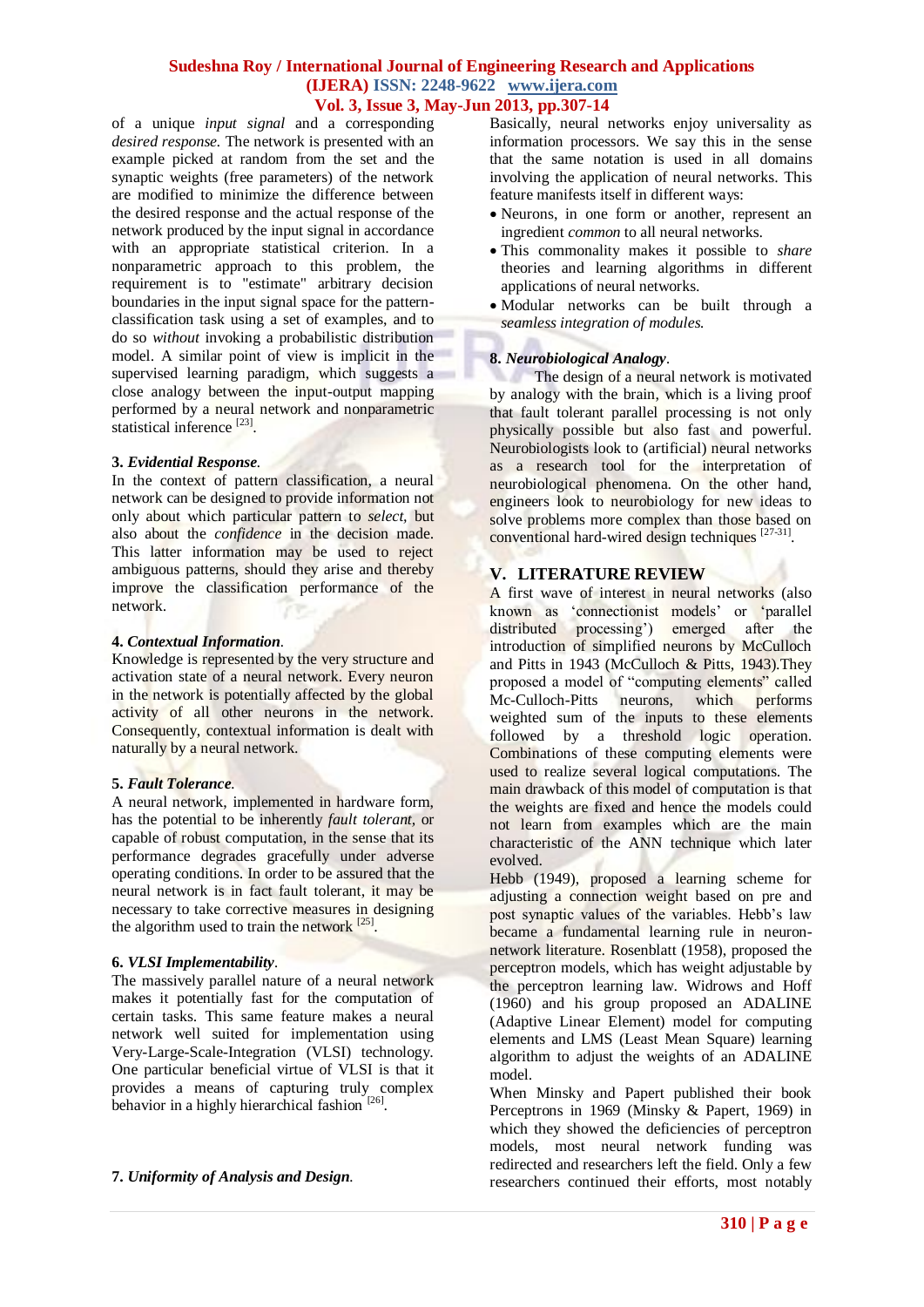Teuvo Kohonen, Stephen Grossberg, James Anderson, and Kunihiko Fukushima.

The interest in neural networks re-emerged only after some important theoretical results were attained in the early eighties (most notably the discovery of error back-propagation), and new hardware developments increased the processing capacities. This renewed interest is reflected in the number of scientists, the amounts of funding, the number of large conferences, and the number of journals associated with neural networks. Nowadays most universities have a neural networks group, within their psychology, physics, computer science, or biology departments.

Hopfield (1982), gave energy analysis of feedback neural networks. The analysis has shown the existence of stable equilibrium states in a feedback network, provided the network has symmetrical weights. Rumelhart et al. (1986), showed that it is possible to adjust the weight of a multilayer feed forward neural network in a systematic way to learn the implicit mapping in a set of input-output patterns pairs. The learning law is called generalized delta rule or error back propagation.

Artificial neural networks can be most adequately characterized as "computational models" with particular properties such as the ability to adapt or learn, to generalize, or to cluster or organize data, and which operation is based on parallel processing. However, many of the above mentioned properties can be attributed to existing (non-neural) models. Often parallels with biological systems are described. However, there is still so little known (even at the lowest cell level) about biological systems, that the models we are using for our artificial neural systems seem to introduce an oversimplification of the 'biological' models.

#### **VI. DRA MODEL**

The model of rectangular dielectric resonator antenna is designed with the use of software named as Ansoft HFSS. The required tools for getting help to construct the appropriate dielectric resonator antenna with probe feed are previously installed in this software. After constructing the required figure, it have to give the proper excitation according to the requirement, by which after simulation it is very easy to get the radiation pattern from the far field report and the frequency vs. dB rectangular plot from terminal solution data report. The following figures are of constructed DRA using software and the corresponding simulated graph and pattern for the particular dimensions of the configured DRA which is a rectangular in shape.



Fig 2. Constructed Rectangular Dielectric Resonator Antenna using Ansoft HFSS



Fig.3. Simulated Output of Frequency vs. dB Graph from Rectangular Plot.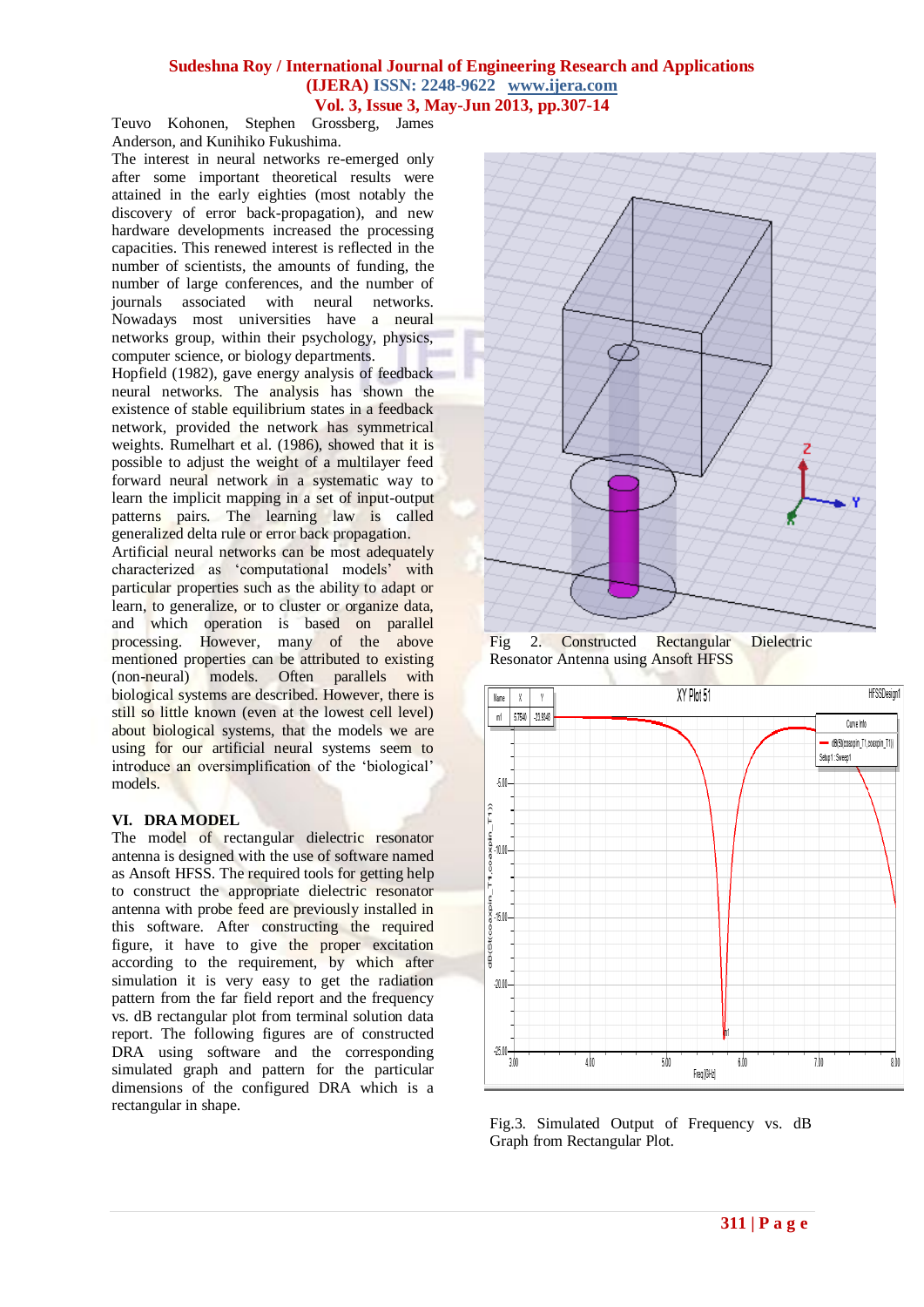Fig.4. Simulated Output of Radiation Pattern from Far Field Report.



Table.1. Small Datasheet Collected by Ansoft HFSS (High Frequency Structure Simulator) Software

| d/h  | w/h  | $\Lambda$ x | P   | $\mathbf{f}_{simulated}$ | BW    | Gain   |
|------|------|-------------|-----|--------------------------|-------|--------|
| 1.82 | 1.08 | $\bf{0}$    | 2.9 | 5.798                    | 0.129 | 4.8646 |
| 1.92 | 1.12 | 0           | 3.2 | 5.827                    | 0.174 | 4.74   |
| 1.89 | 1.12 | 0.1         | 4.1 | 5.839                    | 0.088 | 4.5676 |
| 1.82 | 1.08 | 0.1         | 4.7 | 5.738                    | 0.188 | 5.5954 |
| 1.89 | 1.12 | 0.2         | 4.9 | 5.823                    | 0.128 | 4.3842 |
| 1.41 | 0.92 | 0.3         | 5   | 5.744                    | 0.125 | 4.776  |
| 1.57 | 0.99 | 0.4         | 6   | 5.688                    | 0.181 | 4.3342 |
| 1.57 | 1.02 | 0.5         | 5.2 | 5.871                    | 0.157 | 4.2301 |
| 1.48 | 0.94 | 0.6         | 6   | 5.721                    | 0.109 | 4.0688 |

here

d= length of DRA w= breadth of DRA h= height of DRA ∆x= probe offset position  $P=$  probe height fsimulated= simulated frequency BW= bandwidth

#### **VIII. CONCLUSION**

After all such discussion it can be concluded that a huge set of data can be collected by using this Ansoft HFSS software, with the help of which an Artificial Neural Network model can be designed. By this ANN model we will able to establish the proper relationship between the input parameters and the output parameters of antenna. By the simulation process we can able to predict the output parameters namely frequency, bandwidth and gain of antenna correctly. This artificial neural network model will help us to design antenna with our desired parameters.

#### **ACKNOWLEDGEMENT**

Here I would like to acknowledge my sincere gratitude to my guide **Asst. Prof. Sriparna Bhattacharya** of **Heritage Institute of Technology** for her continuous guidance, support, encouragement, affection and providing necessary infrastructure and resources, without which my continuing research process on this field and also the completion of this paper using the advanced HFSS software was impossible.

#### **VII. DISCUSSIONS**

After doing many more programming and simulation process of the corresponding designed DRA structure by using the Ansoft HFSS software, it is very easy to predict that after making the proper dimensions of the input parameters like the length, breadth, height of rectangular dielectric resonator antenna, probe height and probe offset position, its became easier to get the proper gain of the radiation pattern, bandwidth and the frequency in the desired range in between 5.68 GHz and 5.9 GHz. After giving a desired input values for different parameters of DRA and probe, it's become prompt to get the required amount of output values for the parameters namely frequency, gain and bandwidth. Then after getting a huge amount of various output data according to its various input data, its next job is to compare the huge datasheet with the original existence of that various dimensions of rectangular dielectric resonator antenna. The data is collected in a table format of the following: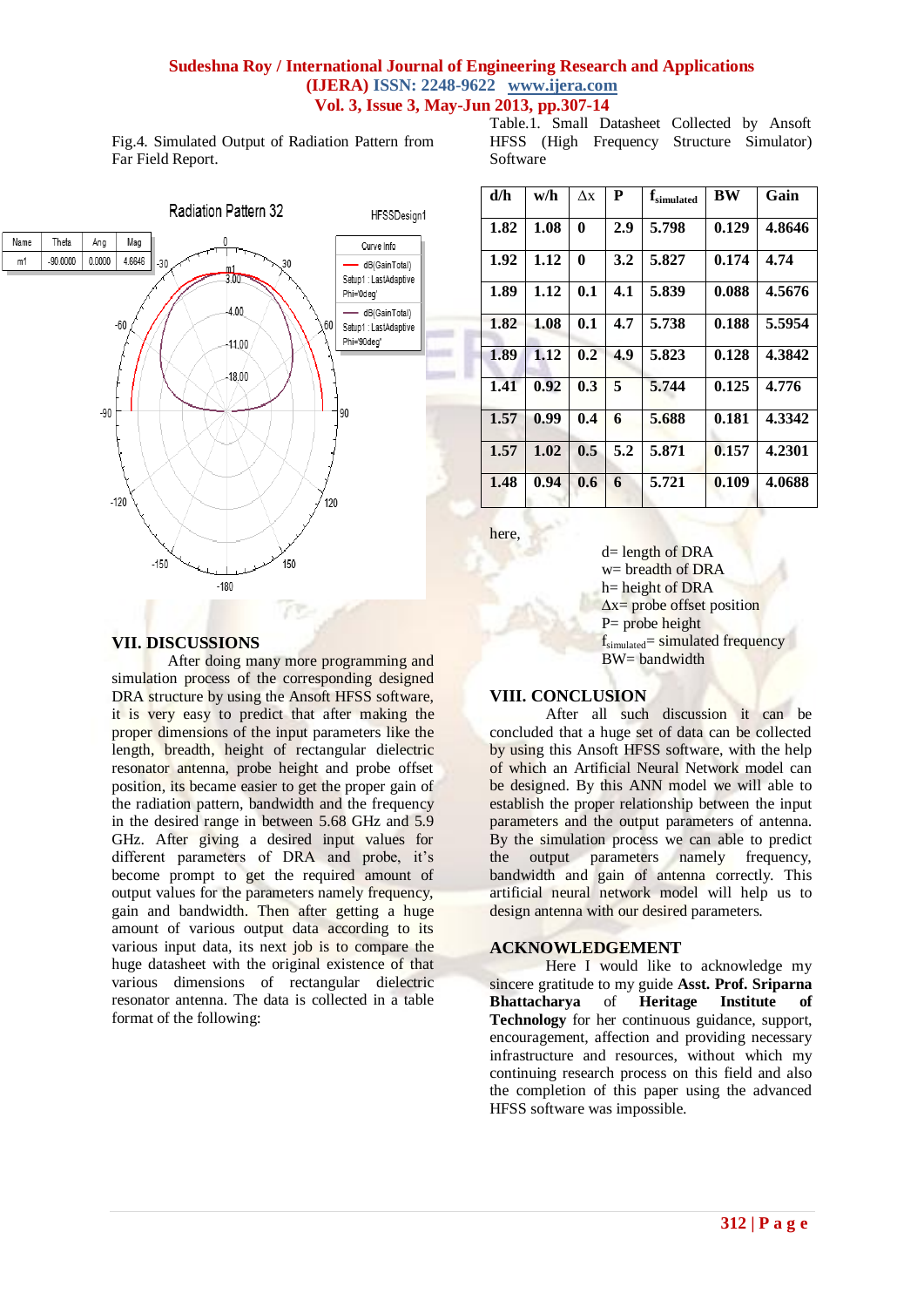# **Sudeshna Roy / International Journal of Engineering Research and Applications (IJERA) ISSN: 2248-9622 www.ijera.com**

**Vol. 3, Issue 3, May-Jun 2013, pp.307-14**

#### **REFERENCES**

- [1] Zainud-Deen, S. H., H. A. El-Azem Malhat, and K. H. Awadalla, "A singlefeed cylindrical superquadric dielectric resonator antenna for circular polarization," *Progress In Electromagnetics Research*, Vol. 85, 409- 424, 2008.
- [2] Si, L.-M. and X. Lv, "CPW-FED multiband omni-directional planar microstrip antenna using composite metamaterial resonators for wireless communications," *Progress In Electromagnetics Research*, Vol. 83, 133-146, 2008.
- [3] Al-Zoubi, A. S., A. A. Kishk, and A. W. Glisson, "Analysis and design of a rectangular dielectric resonator antenna fed by dielectric image line through narrow slots," *Progress In Electromagnetics Research*, Vol. 77, 379- 390, 2007.
- [4] Rezaei, P., M. Hakkak, K. Forooraghi, "Design of wide-band dielectric resonator antenna with a two-segment structure," *Progress In Electromagnetics Research*, Vol. 66, 111-124, 2006.
- [5] Tadjalli, A., A. R. Sebak, and T. A. Denidni, "Resonance frequencies and far field patterns of elliptical dielectric resonator antenna: analytical approach," *Progress In Electromagnetics Research*, Vol. 64, 81-98, 2006.
- [6] Saed, M. A. and R. Yadla, "Microstrip-FED low profile and compact dielectric resonator antennas," *Progress In Electromagnetics Research*, Vol. 56, 151- 162, 2006.
- [7] Shin, J., A. A. Kishk, and A. W. Glisson, "Analysis of rectangular dielectric resonator antennas excited through a slot over a finite ground plane," *IEEE Antennas Propag. Society Int. Symp.*, Vol. 4,Jul. 2000.
- [8] Kishk, A. A., "Dielectric resonator antenna elements for array applications," *Proc. IEEE Int. Symp. Phased-Array Syst. Technol.*, 300-305, Oct. 2003.
- [9] Kishk, A. A., "Experimental study of the broadband embedded dielectric resonator antennas excited by a narrow slot," *IEEE Antennas Wireless Propag. Lett.*, Vol. 4, 79-81, 2005.
- [10] Mongia, R. K. and A. Ittipiboon, "Theoretical and experimental investigations on rectangular dielectric resonator antennas," *IEEE Trans. Antennas Propag.*, Vol. 45, No. 9, 1997.
- [11] Petosa, A., A. Ittipiboon, Y. M. Antar, D. Roscoe, and M. Cuhaci, "Recent advances in dielectric-resonator antenna technology," *IEEE Antennas Propag. Mag.*, Vol. 40, No. 35, 35-48, 1998.
- [12] Guraliuc, A., G. Manara, P. Nepa, G. Pelosi, and S. Selleri, "Harmonic tuning for Ku-band dielectric resonator antennas," *IEEE Antennas and Wireless Propag. Letters*, Vol. 6, 568-571, 2007.
- [13] Lucci, L., G. Manara, P. Nepa, G. Pelosi, L. Rossi, and S. Selleri, "Harmonic control in cylindrical DRA for active antennas," *IEEE Antennas and Propagation International Symposium, Conf. Proc.*, 3372-3375, 2007.
- [14] Lucci, L., G. Manara, P. Nepa, G. Pelosi, and S. Selleri, "Cylindrical dielectric resonator antennas with harmonic control as an active antenna radiator," *International Journal of Antennas and Propagation*, Vol. 2009, 7, Hindawi Publishing Corporation, 2009.
- [15] Dielectric Resonator Antenna by Kwai-Man Luk and Kwok-Wa Leung.
- [16] D. Marr, *Vision,* W.H. Freeman and Company, New York, 1982.
- [17] P. S. Churchland, T. J. Sejnowski, *The Computational Brain,* Cambridge, MA: **MIT Press, 1992.**
- [18] N. Suga, "Cortical Computational Maps for Auditory Imaging", *Neural Networks,*  vol. 3. pp. 3-21,1990.
- [19] N. Suga, "Computations of Velocity and Range in the Bat Auditory System for Echo Location," in *Computational Neuroscience,* E.L. Schwartz, ed., pp. 213- 231, Cambridge, MA, MIT Press, 1990.
- [20] B. Widrow, S. D. Steams, *Adaptive Signal Processing,* Englewood Cliffs, NJ, Prentice-Hall,1985.
- [21] S. Haykin, *Adaptive Filter Theory,* 3rd edition, Englewood Cliffs, NJ: Prcnticc-Hall, 1996.
- [22] S. Haykin, "Neural Networks Expand SP's Horizons", *IEEE Signal Processing Magazine,* vol. 13. no. 2, pp. 24-29, 1996.
- [23] A. Brodal,*Neurological Anatomy in Relation to Clinical Medicine,* 3rd edition, New York, Oxford University Press, 1981.
- [24] Geman, S., E. Bienenstock, and R. Doursat,"Neural Networks and the Bias/Variance Dilemma," *Neural Computation,* vol. 4, pp. 1-58, 1992.
- [25] S. Grossberg, *Neural Networks and Natural Intelligence,* Cambridge, MA: MIT Press, 1988.
- [26] P. Kerlirzin, F Vallet,"Robustness in multilayer perceptrons", *Neural Computation,* vol. 5, pp. 473-482, 1993.